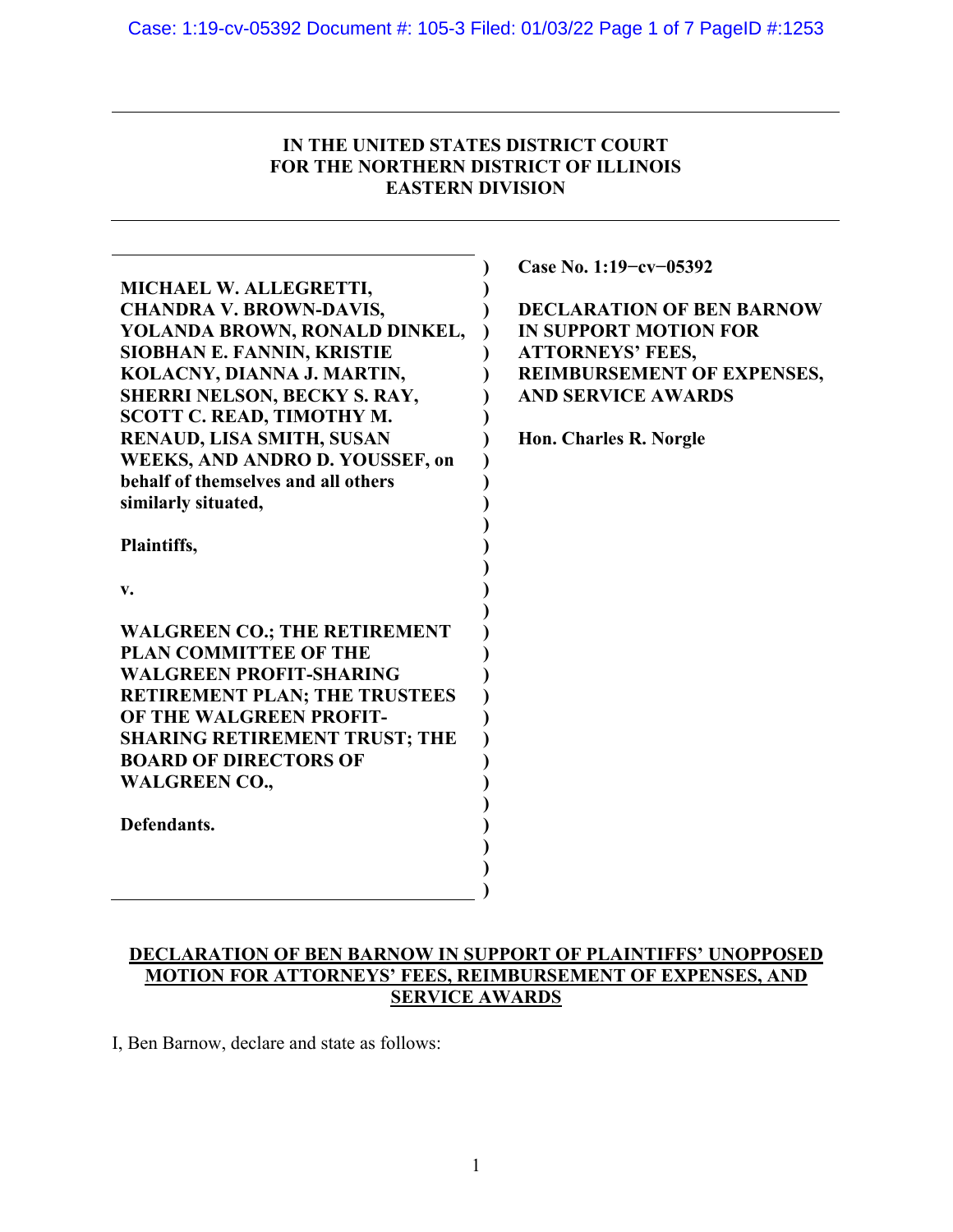### Case: 1:19-cv-05392 Document #: 105-3 Filed: 01/03/22 Page 2 of 7 PageID #:1254

1. I am President of Barnow and Associates, P.C. ("Barnow and Associates") and local counsel for Plaintiffs in the above-captioned action. If called and sworn as a witness, I would testify competently as to the facts in this Declaration.

2. I submit this Declaration in support of Plaintiffs' Motion for Attorneys' Fees, Reimbursement of Expenses, and Service Awards.

## **I. CLASS COUNSEL HAS EXPENDED SIGNIFICANT TIME AND RESOURCES**

3. Barnow and Associates ("Local Counsel") has diligently worked to aid Class Counsel in the advancement of this litigation and settlement since August of 2019.

4. Local Counsel worked with and supported Class Counsel in the prosecution and

eventual settlement of this litigation in various ways, including assisting Class Counsel with:

a. service of process, filing of appearances, and *pro hac vice* applications;

- b. substantively responding to Defendants' Motion to Dismiss;
- c. the preparation of the First Amended Complaint;
- d. administrative matters or matters pertaining to local rules throughout the pendency of the litigation;
- e. the preparation of written discovery requests;
- f. preparing for mediation.

5. The settlement terms are fair and reasonable and provide immediate cash benefits to the Class while also providing significant Non-Monetary Relief.

## **II. PROFESSIONAL BACKGROUND**

6. As Local Counsel in this matter, I worked with Class Counsel in addition to Anthony L. Parkhill and other associates from my firm.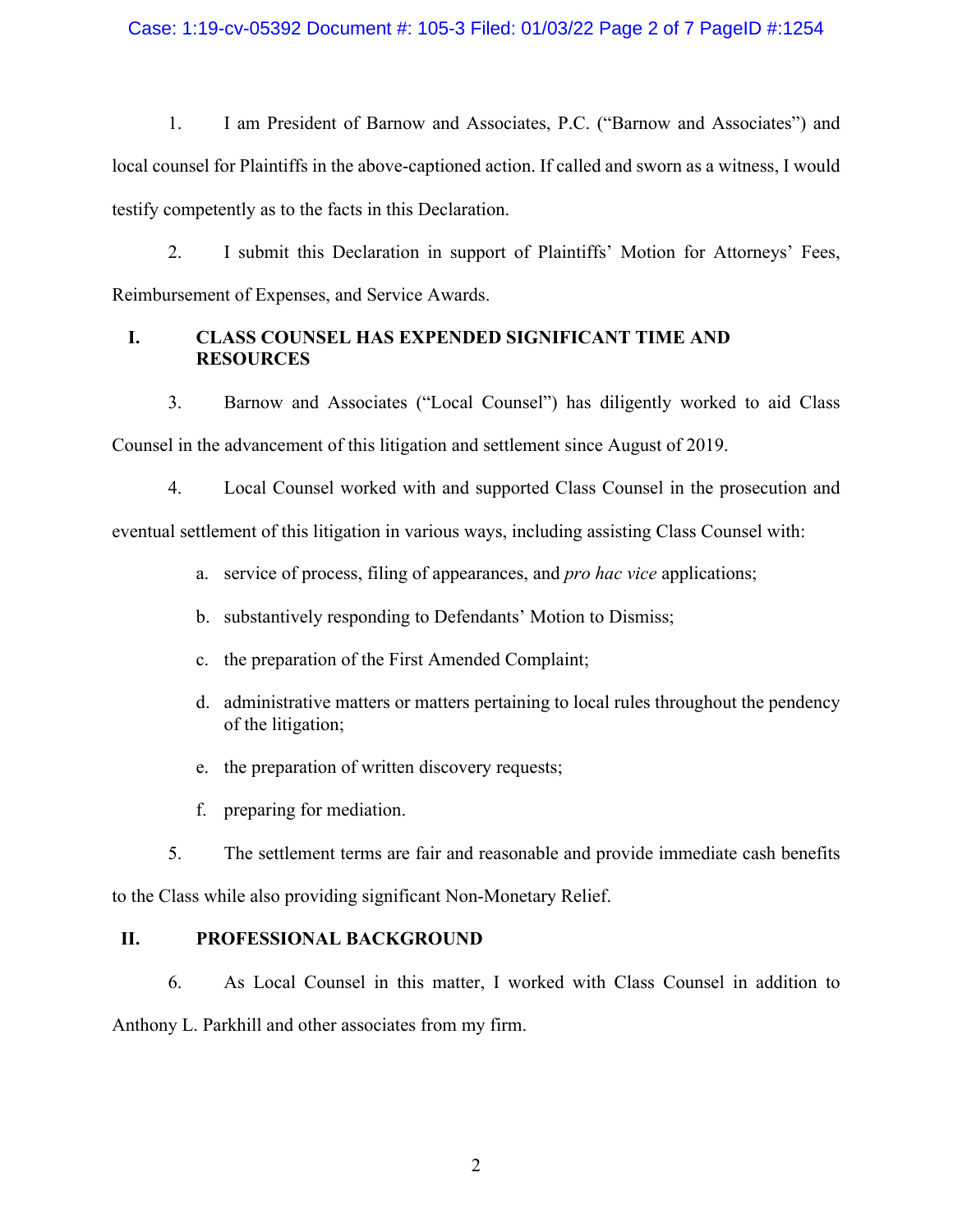### **a. Ben Barnow**

7. I am nationally recognized for my experience in leading some of the nation's largest class actions. In that capacity, I have successfully led the prosecution of a number of large-scale class actions relating to consumer data security breaches, consumer protection issues, and antitrust violations. I have been appointed to and served in leadership positions in cases throughout the nation, in both state and federal courts, including MDL proceedings. My efforts have delivered resolutions in numerous significant cases, including cases against America Online, DaimlerChrysler, McDonald's, Microsoft, Nissan, Shell Oil, Sony, TJX, and Toyota.

8. I graduated from the University of Wisconsin in 1966 with a Bachelor's degree in Business Administration. I received my Juris Doctor from the University of Michigan Law School in 1969. I am licensed to practice in the State of Illinois and the State of New York. I am also admitted to practice before the Supreme Court of the United States, the United States Court of Appeals for the First, Third, Sixth, Seventh, Eighth, and Ninth Circuits, the United States District Court for the Northern District of Illinois, the Central District of Illinois, the District of Colorado, the Eastern District of Wisconsin, and the Western District of Wisconsin. I am a member of the American Bar Association, the American Association for Justice, the Illinois State Bar Association, and the Chicago Bar Association. I have also served as a member of the Panel of Arbitrators of the American Arbitration Association. I am listed in Martindale-Hubbell with an AV rating.

9. During my over fifty-year legal career, I have represented both plaintiffs and defendants in many types of litigation and have engaged in significant transactional work. I was General Counsel to one of the world's largest public relations agencies and presided as chairman of certain of its retirement trusts. I was an Associate Professor at Northern Michigan University

3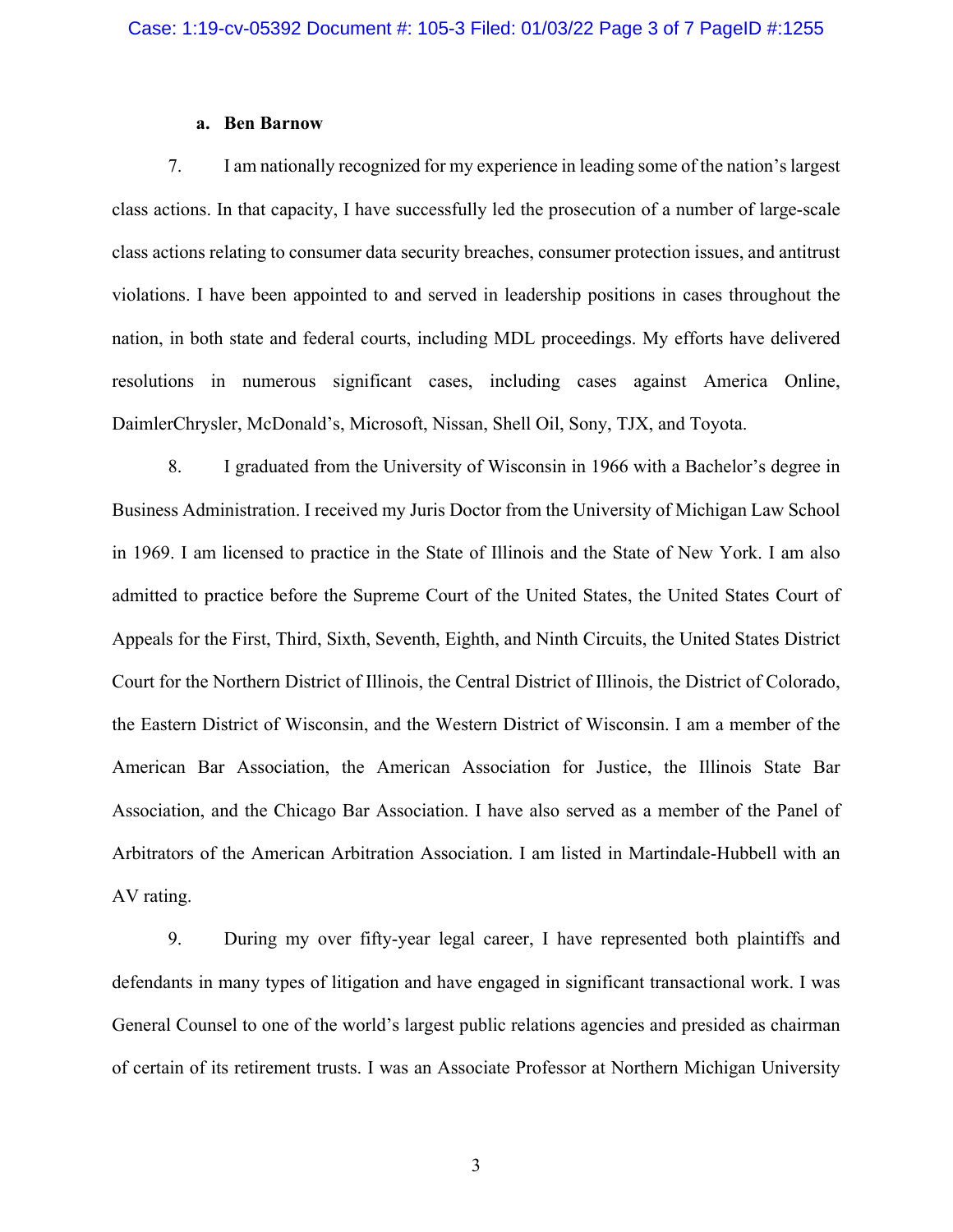#### Case: 1:19-cv-05392 Document #: 105-3 Filed: 01/03/22 Page 4 of 7 PageID #:1256

from 1969-1971, where I taught business law and unfair competition. I joined the law firm of Herrick, McNeill, McElroy & Peregrine in July 1971, where I became a partner in 1977.

10. As part of a series of articles by Law360 featuring notable plaintiff attorneys, I was recognized as a Titan of the Plaintiffs Bar, and Barnow and Associates, P.C. "a plaintiffs' class action outfit known for winning big-time antitrust and data breach settlements." Sindhu Sundar, Titan of the Plaintiffs Bar: Ben Barnow, Law360 (Oct. 8, 2014), https://www.law360.com/articles/585655/titan-of-the-plaintiffs-bar-ben-barnow (last visited December 15, 2021).

#### **b. Anthony L. Parkhill**

11. Anthony L. Parkhill has more than seven years of litigation experience and has spent the last five years prosecuting some of the nation's largest complex consumer fraud, automotive defect, and privacy class action matters.

12. Mr. Parkhill graduated from DePaul University with a Bachelor's degree in Political Science in 2010. He received his Juris Doctor from the University of Chicago Law School in 2014. He is licensed to practice in the State of Illinois. He is also admitted to practice before the United States Courts of Appeals for the Seventh Circuit, the United States District Court for the Northern District of Illinois, the United States District Court for the Central District of Illinois, and the United States District Court for the District of Colorado. He is a member of the American Bar Association, the Illinois State Bar Association, and the Chicago Bar Association.

#### **III. CLASS COUNSEL'S TIME AND EXPENSES**

13. Local Counsel has dedicated a significant amount of time and labor to this case. As a result of our firm's experience handling other complex cases and many matters within the

4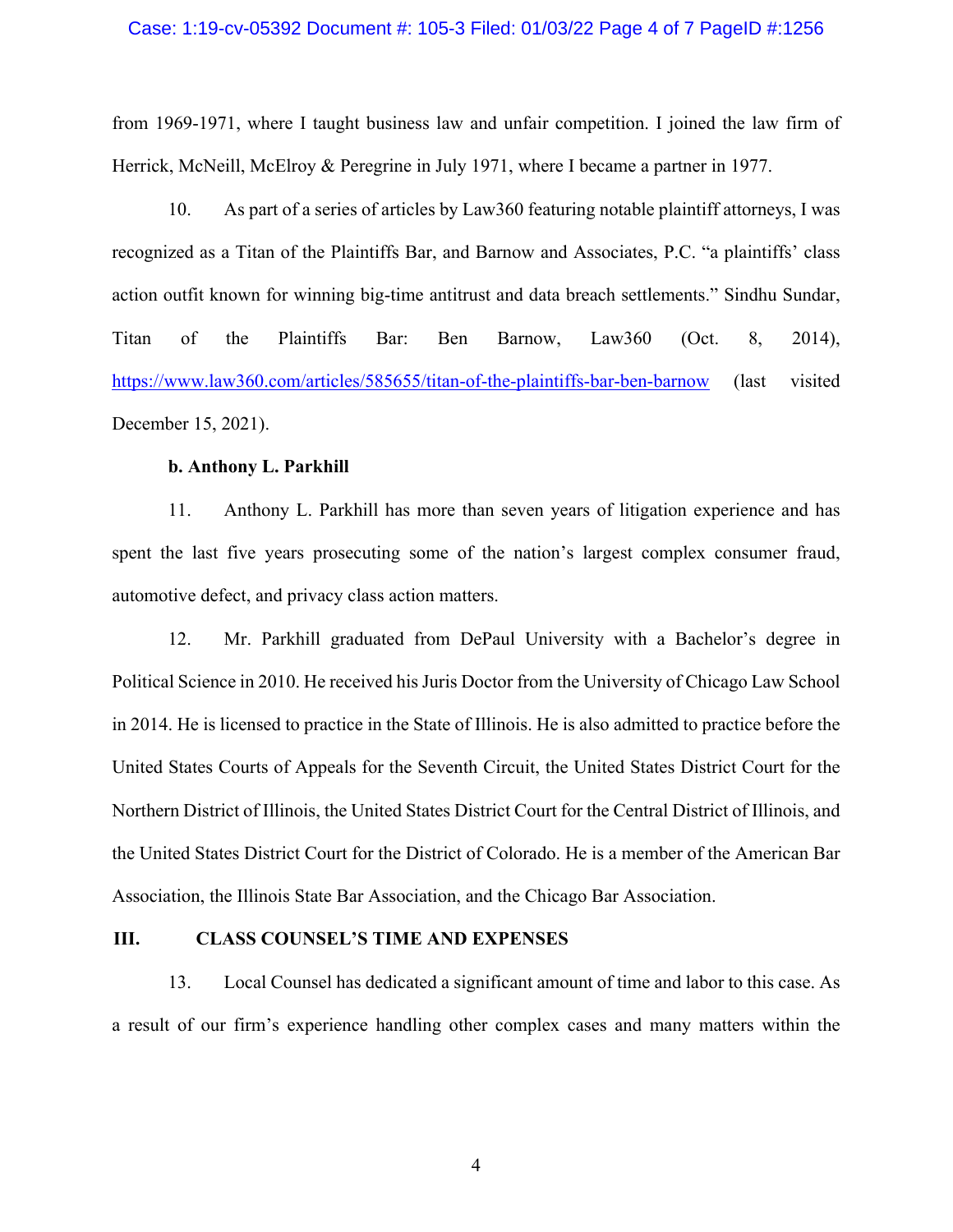#### Case: 1:19-cv-05392 Document #: 105-3 Filed: 01/03/22 Page 5 of 7 PageID #:1257

Northern District of Illinois, we were able to efficiently and effectively assist Class Counsel in the litigation of this action.

14. All of the services performed by our firm were undertaken on a contingent fee basis, and we have not been compensated for any of this work to date. While our firm does not bill the Plaintiffs on an hourly basis, Barnow and Associates, P.C.'s rates are reasonable and have been approved by many courts. The hourly rates shown below are the current usual and customary rates set by my firm for each individual and used in all current litigation matters, as periodically adjusted according to market rates. *See e.g.*, *Yamagata v. Reckitt-Benckiser, LLC*, 17-cv-03529, ECF No. 238 (N.D. Cal. Oct. 28, 2021) (awarding, \$12,500,000 of reasonable attorneys' fees, costs, and expenses on the basis of evidence submitted, including time records for Ben Barnow (\$950/hr), Erich P. Schork (\$725/hr), and Anthony L. Parkhill (\$650/hr)). *See also*, *Lozano v. Codemetro Inc.*, No. 37-2020-00022701-CU-MC-CTL (Superior Court of County of San Diego, California Sep. 8, 2021) (approving attorneys' fees of \$283,333, including Barnow and Associates, P.C.'s fees, which included rates of \$950/hr for Ben Barnow, \$725/hr for Erich P. Schork, and \$625/hr for Anthony L. Parkhill). The rates reflect what would be charged to a fee-paying client in the private legal marketplace for complex litigation. The rates are also in line with the rates charged by other firms that handle complex cases and class actions.

15. The work performed thus far required the efforts of various attorneys at Barnow and Associates, P.C.. As of December 15, 2021, our firm has expended over 78 hours pursuing this matter on behalf of the Settlement Class, excluding time spent in connection with the present motion.

16. Below is a table summarizing the reported time spent by attorneys at my firm related to this action.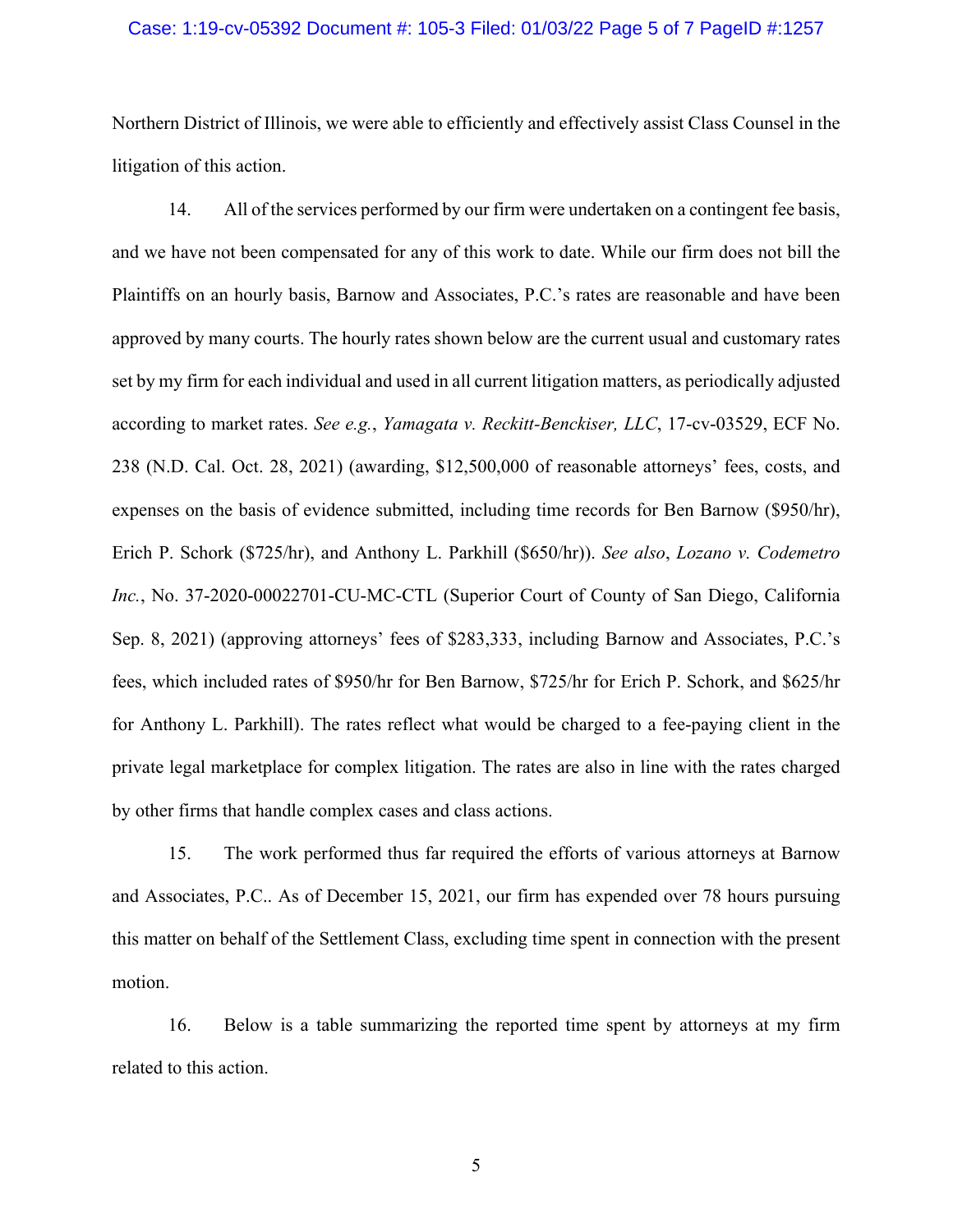### Case: 1:19-cv-05392 Document #: 105-3 Filed: 01/03/22 Page 6 of 7 PageID #:1258

|                    | Hours | Rate | Lodestar |
|--------------------|-------|------|----------|
| <b>Ben Barnow</b>  |       |      |          |
| (President)        | 7.7   | 950  | \$7,315  |
| Erich P. Schork    |       |      |          |
| (former Associate) | 42.4  | 725  | \$30,740 |
| Anthony Parkhill   |       |      |          |
| (Associate)        | 19.7  | 650  | \$12,805 |
| Jeff Blake (former |       |      |          |
| Associate)         | q     | 450  | \$4,050  |
| <b>Total</b>       | 78.8  |      | \$54,910 |

#### **IV. Barnow and Associates' Costs and Expenses**

17. In connection with the action, Barnow and Associates also advanced costs and expenses.

18. Because our firm handled this action on a contingent basis, we have not yet received reimbursement for any of these costs and expenses.

19. As of the date of this Declaration, Barnow and Associates has incurred \$2,015.14 in costs and expenses in connection with this action. The amount of \$1,956.91 was paid to Westlaw for legal research, and the amount of \$58.23 was paid to PACER for research in federal court filings. Westlaw is used to obtain access to legal research, factual databases, and for cite-checking of briefs. The expense amount detailed herein represents the out-of-pocket costs incurred by my firm in connection with the use of these services in connection with this litigation. My firm maintained a flat-rate contract with Westlaw for use of its services. When my firm used Westlaw services, the case name was entered for the specific case being researched. At the end of each billing period in which a service is used, my firm's costs for such services are allocated to specific cases based on the percentage of use in connection with that specific case in the billing period. As a result of the contract negotiated by my firm, the Class enjoys substantial savings in comparison with the "market-rate" for a la carte use of online legal research services.